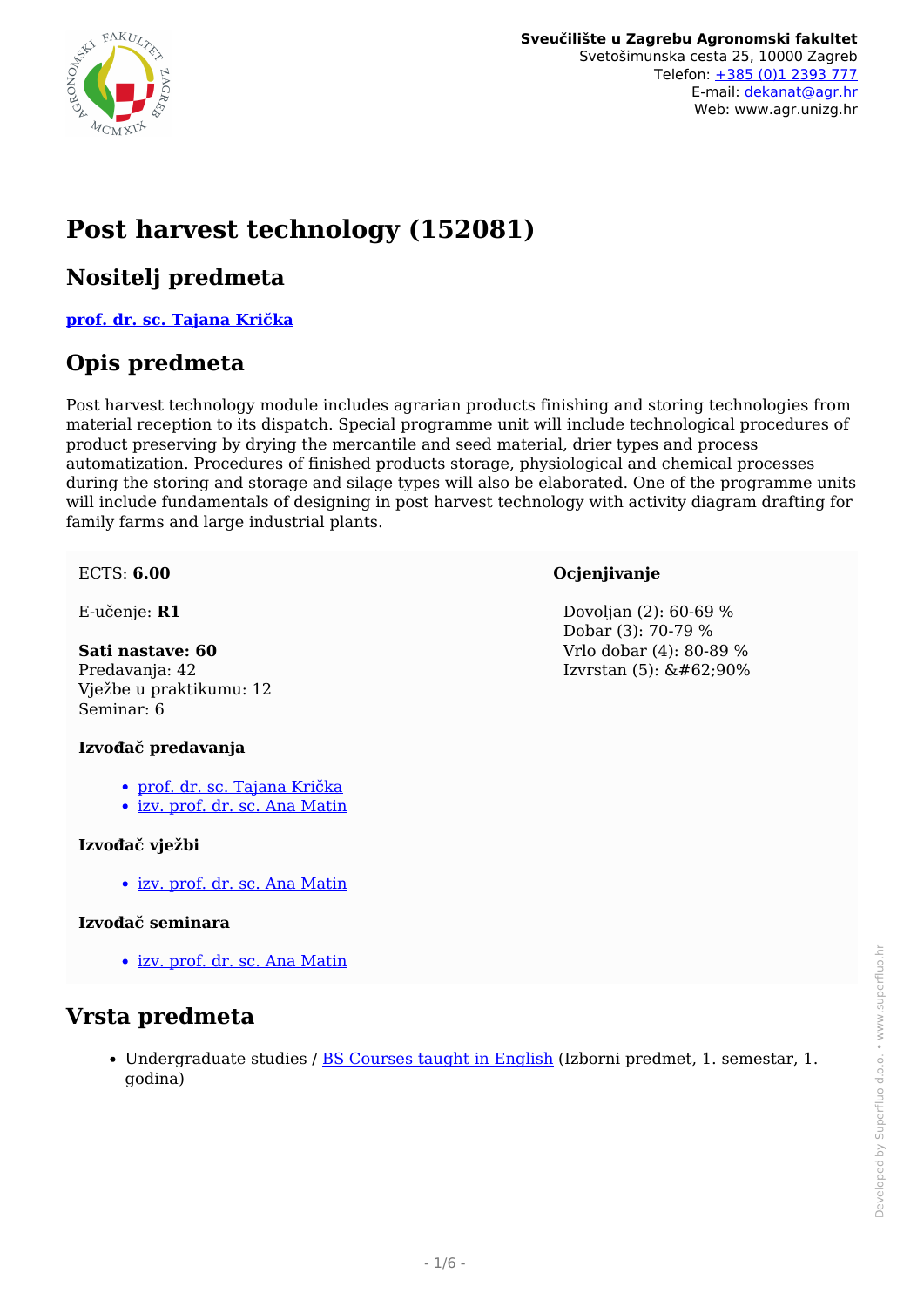

# **Opće kompetencije**

After the lectures the students will gain knowledge about post-harvest technology which enables storage of agricultural products during the whole year in full quality, identification and elimination of negative processes which may be occur during processes and storage.

## **Oblici nastave**

- Lectures
- Practicum

as part of the practicum exercises in the calculation of hx diagram are carried out, physico-chemical characteristics of grain corn, ways of drying (single-phase and two-phase), the calculation of the balance of dryers, determine the amount and type of additives and the equipment and machines for their cleaning, the system of long-term and short-term storage and preparation working diagrams for family

farms and making working diagrams for industrial plants. Exercises are conducted in groups of 10 students.

• Seminars

acquisition of skills - group (3 students) independently develop and present a lecture related to agricultural raw materials and possibilities of technological procedures of processing and storage of that raw material.

## **Ishodi učenja i način provjere**

| Ishod učenja                                                    | Način provjere                                                                                         |
|-----------------------------------------------------------------|--------------------------------------------------------------------------------------------------------|
| To understand the properties of water, air and grain for the    | Participating in the discussions, assignments during class -                                           |
| purpose of drying and storage                                   | seminar paper, written exam, oral exam                                                                 |
| Define the physical and chemical properties of arable and other | Participating in the discussions, assignments during class -                                           |
| major crops during processing and storage                       | seminar paper, written exam, oral exam                                                                 |
| Identify the equipment and machines for drying and storage      | Participating in the discussions, assignments during class -<br>seminar paper, written exam, oral exam |
| Calculate the balance of the dryer and its energy efficiency    | Participating in the discussions, assignments during class -                                           |
| during drying of field crops                                    | seminar paper, written exam, oral exam                                                                 |
| Mathematical modeling of primary drying processes and           | Participating in the discussions, assignments during class -                                           |
| understand their application in practice                        | seminar paper, written exam, oral exam                                                                 |
| Select and apply the proper technology of various hydrothermal  | Participating in the discussions, assignments during class -                                           |
| processing of agricultural products                             | seminar paper, written exam, oral exam                                                                 |
| Solve problems during storage and choose the optimal            | Participating in the discussions, assignments during class -                                           |
| technology to prevent them                                      | seminar paper, written exam, oral exam                                                                 |
| Develop and analyze the conceptual design facilities for        | Participating in the discussions, assignments during class -                                           |
| treatment and storage of various agricultural products          | seminar paper, written exam, oral exam                                                                 |

## **Način rada**

#### **Obveze nastavnika**

The teacher teaches the material provided by course content, checks learned material and evaluate the acquired knowledge and acquired skills through seminars, laboratory exercises, written and oral exam.

#### **Obveze studenta**

The student is required to attend all forms of teaching, lectures, laboratory exercises, seminars work according to the Regulation of Studies at the Faculty of Agriculture.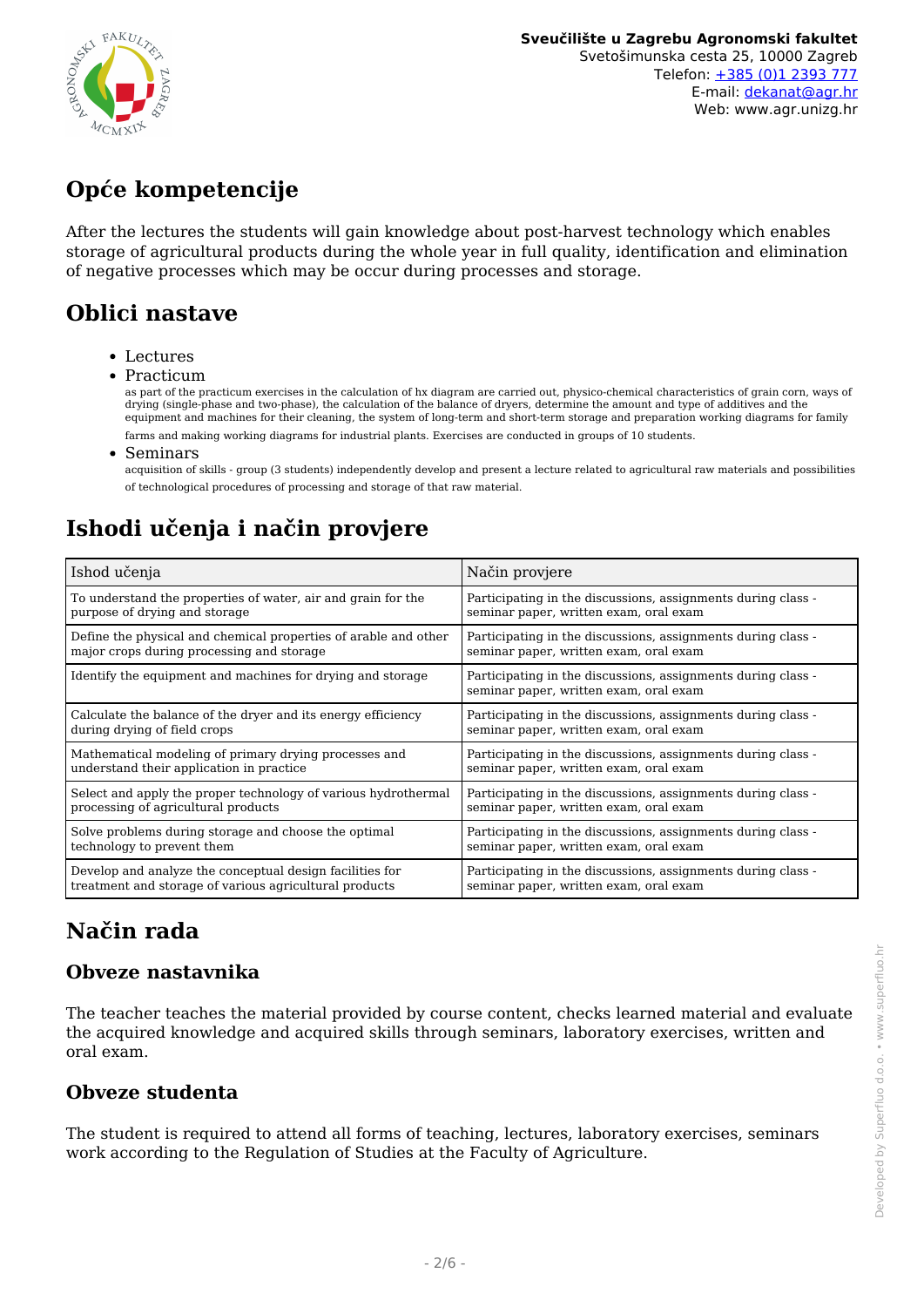

# **Polaganje ispita**

| Elementi<br>praćenja                                 | Maksimalno<br>bodova ili<br>udio u ocjeni | Bodovna skala   Ocjena<br>ocjena          |                                                                 | Broj sati<br>izravne<br>nastave | Ukupni broj<br>sati rada<br>prosječnog<br>studenta | ECTS bodovi  |
|------------------------------------------------------|-------------------------------------------|-------------------------------------------|-----------------------------------------------------------------|---------------------------------|----------------------------------------------------|--------------|
| Attendance<br>(lectures and<br>exercises)            |                                           |                                           |                                                                 | 56                              | 54                                                 | 0.5          |
| Active<br>participation in<br>class                  | 5 %                                       |                                           |                                                                 |                                 | 7                                                  | 0.5          |
| Seminar paper<br>(S) (preparation<br>+ presentation) | 10 %                                      |                                           |                                                                 | 6                               | 20                                                 | $\mathbf{1}$ |
| Partial exam 1<br>(PE1)                              | 25 %                                      | 60-70 %<br>71-80 %<br>81-90 %<br>91-100 % | Dovoljan (2)<br>Dobar $(3)$<br>Vrlo dobar (4)<br>Izvrstan $(5)$ |                                 | 25                                                 | $\mathbf{1}$ |
| Partial exam 2<br>(PE2)                              | 25 %                                      | 60-70 %<br>71-80 %<br>81-90 %<br>91-100 % | Dovoljan (2)<br>Dobar $(3)$<br>Vrlo dobar (4)<br>Izvrstan (5)   |                                 | 25                                                 | $\mathbf{1}$ |
| Partial exam 3<br>(PE3)                              | 25 %                                      | 60-70 %<br>71-80 %<br>81-90 %<br>91-100 % | Dovoljan (2)<br>Dobar (3)<br>Vrlo dobar (4)<br>Izvrstan $(5)$   |                                 | 25                                                 | $\mathbf{1}$ |
| Oral exam (OE)                                       | 10 %                                      | 60-70 %<br>71-80 %<br>81-90 %<br>91-100 % | Dovoljan (2)<br>Dobar $(3)$<br>Vrlo dobar (4)<br>Izvrstan $(5)$ |                                 | 25                                                 | $\mathbf{1}$ |
| Total                                                | 100 %                                     | $(S+PI1+PI2+UI/$<br>4)                    |                                                                 | 60                              | 181                                                | 6            |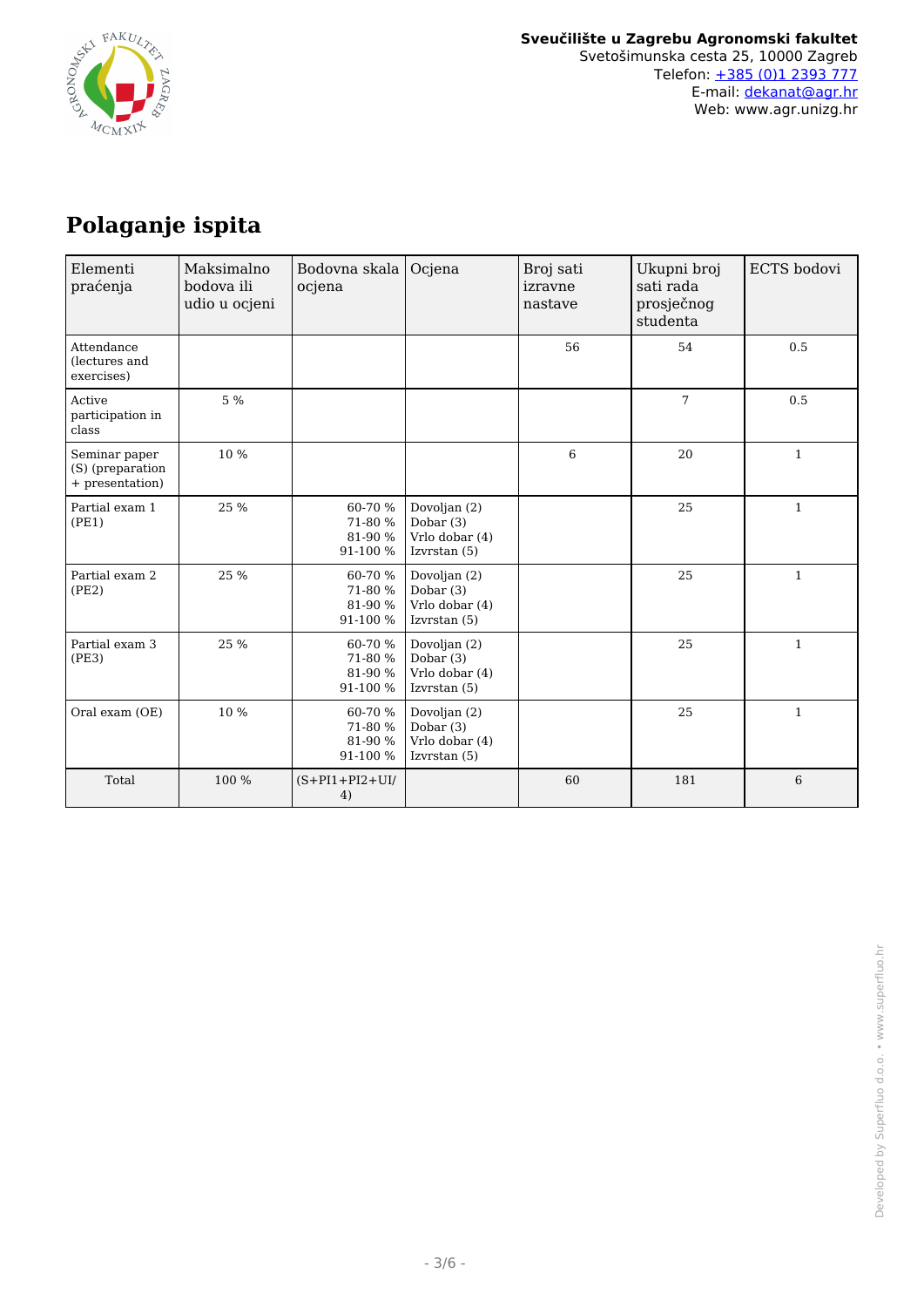

Web: www.agr.unizg.hr

| Elementi praćenja                                 | Opis                                                                                                                                                                                                                                                                                                                                                                                                                                                                                                                                                                             | Rok                           | Nadoknada |
|---------------------------------------------------|----------------------------------------------------------------------------------------------------------------------------------------------------------------------------------------------------------------------------------------------------------------------------------------------------------------------------------------------------------------------------------------------------------------------------------------------------------------------------------------------------------------------------------------------------------------------------------|-------------------------------|-----------|
| Active participation in class                     | Students are encouraged to<br>participate in discussions,<br>ideas presentations and<br>problem solutions, argument<br>opinions and attitudes. Follow<br>the theoretical and factual<br>knowledge, presentation and<br>communication skills, critical<br>thinking, teamwork and social<br>responsibility. Follow the<br>capability of performing<br>laboratory exercises. The<br>observed activity in class is<br>recorded in the student<br>records $(+)$ , which enables the<br>correction of the final grade<br>and above $(++)$ or benefit at<br>the the oral exam $(+++)$ . | Continuous during the lessons |           |
| Seminar paper (S) (preparation<br>+ presentation) | Seminar paper at the<br>beginning of the semester<br>debiting each student<br>individually. The written work<br>is submitted for review at least<br>a week before presentation.<br>The corrected thesis must be<br>submitted in the presentation.<br>Presentations of seminar<br>papers beginning in the 14th<br>week of the semester<br>according to the agreed<br>schedule. Assesses the ability<br>to find and understand<br>literature, presentation skills,<br>analytical skills and the ability<br>reasoning (synthesis).                                                  | 1st week 13th week 14th week  |           |
| Partial exam 1 (PE1)                              | It includes the first part of<br>module program. Questions<br>from the theoretical part are<br>open and examine the<br>knowledge and understanding<br>of the facts.                                                                                                                                                                                                                                                                                                                                                                                                              | 4th week                      |           |
| Partial exam 2 (PE2)                              | It includes second part of the<br>module. Questions from the<br>theoretical part are open and<br>examine the knowledge and<br>understanding of the facts.                                                                                                                                                                                                                                                                                                                                                                                                                        | 10th week                     |           |
| Partial exam 3 (PE3)                              | It includes the third part of the<br>module program.                                                                                                                                                                                                                                                                                                                                                                                                                                                                                                                             | 15th week                     |           |
| Oral exam (OE)                                    | Oral exam is composed of five<br>questions. The acquisition of<br>theory and fact, analytical<br>skills, critical thinking,<br>creativity and social<br>responsibility is tested.                                                                                                                                                                                                                                                                                                                                                                                                | Examination periods           |           |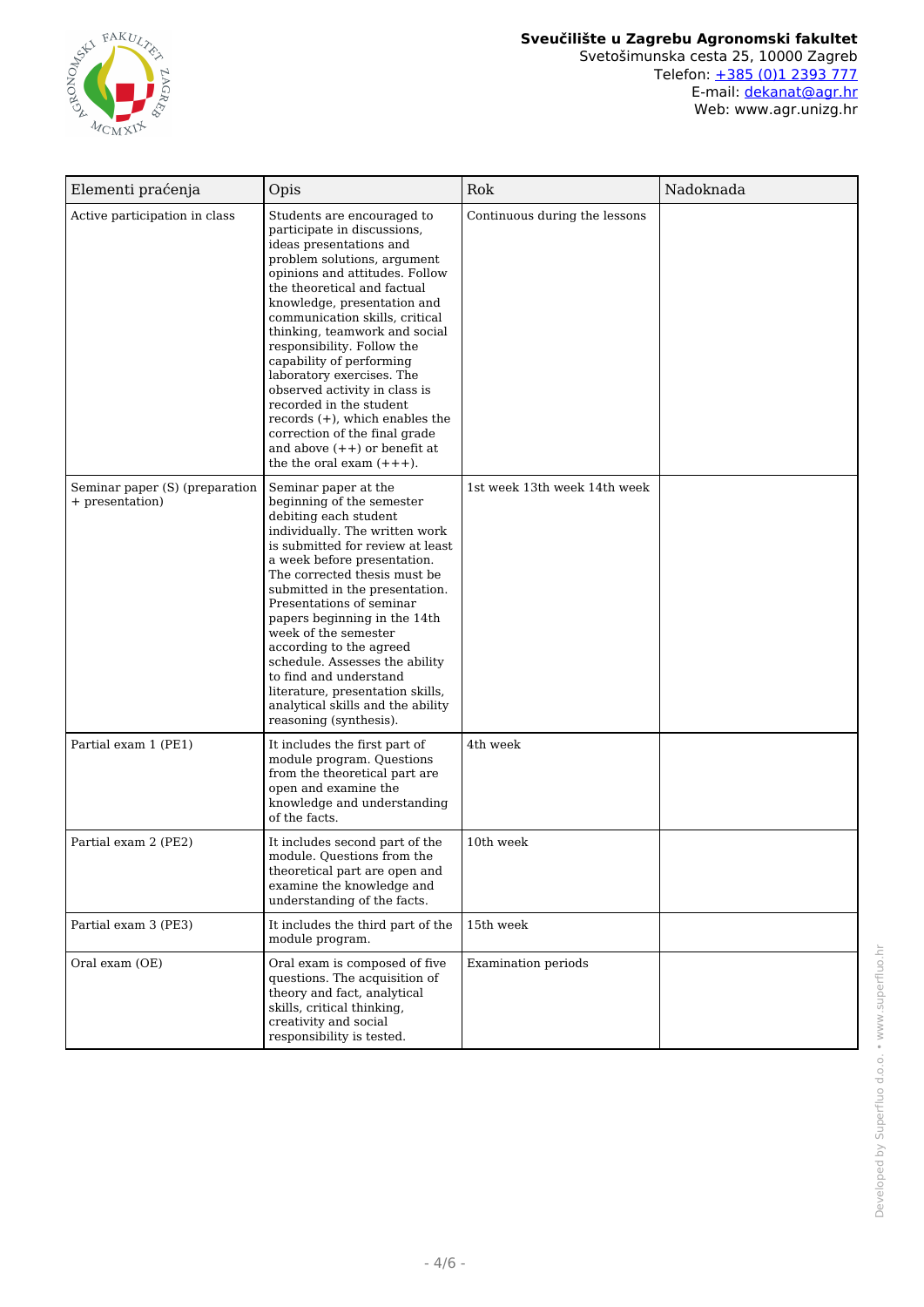

## **Tjedni plan nastave**

- 1. Properties and changes of air L, P Properties of moist air used in drying; thermodynamic changes of cold air. h-x diagram calculation.
- 2. Physical and chemical properties of crop kernel and seeds L, P Physical and chemical properties of crop kernel and seeds for drying and storing propose. Methodology in laboratory analysis of physical and chemical properties of seeds and kernels.
- 3. Technology preservation processes by drying of material Fundamentals and methods of drying mercantile and seed material. Driers types and their division of the type of drying, dryer parts, mass and energy balances, energy consumption, environmental protection.
- 4. Calculation of dryers work Calculation of dryers labor balance
- 5. Hydrothermal processes in the processing of agricultural products pelleting, double pelleting, extrusion, toasting, steaming, expanding, micronizing
- 6. Cleaning materials P determination of the amount and type of additives and equipment and machines for their successful removal, washing, sorting by size, shape, weight and color.
- 7. Warehouses (storages) and types of storage Systems long-term and short-term storage in warehouses and silos, types of warehouses and silos, losses during storage
- 8. The processes during storage physico-chemical changes during storage, with special emphasis on the process of self-heating and its prevention.
- 9. Adding and weighing equipment and machinery for adding and weighing, feeder types and scales, modes of calibration.
- 10. Transport routes equipment and machinery for transportation in silos and warehouses.
- 11. Automation process of drying and storage Application of computer systems which form the integrated systems and implementation of integrated systems in the process of drying and storage.
- 12. Fundamentals of structural design Introduction to design, manufacture working diagrams for family farms, preparation of working diagrams for industrial plants.
- 13. Field exercises Field work on industrial seed processing and storage capacities.
- 14. Seminar Seminar topics by agreement with each student.
- 15. Exam Written and oral examination.

#### **Obvezna literatura**

- 1. Mujumdar; A. (2000): Drying Technology in Agriculture and Food Sciences, Plymouth, UK
- 2. Bala, B.K. (1997): Drying and storage of cereal grains, Science Publisher, USA.
- 3. Group of authors (1994): Corn, American Association of Cereal Chemists, USA.
- 4. Sauer, D.B. (1992): Storage of Cereal Grains and Their Productis, American Association of Cereal Chemists, USA.

#### **Preporučena literatura**

- 1. McN. Dagleish, J. (1990): Freeze-drying for the Food industries, Book, Elsvier, UK
- 2. Stout, B.A. (1989): Handbook of energy for world agriculture, Elsevier, USA